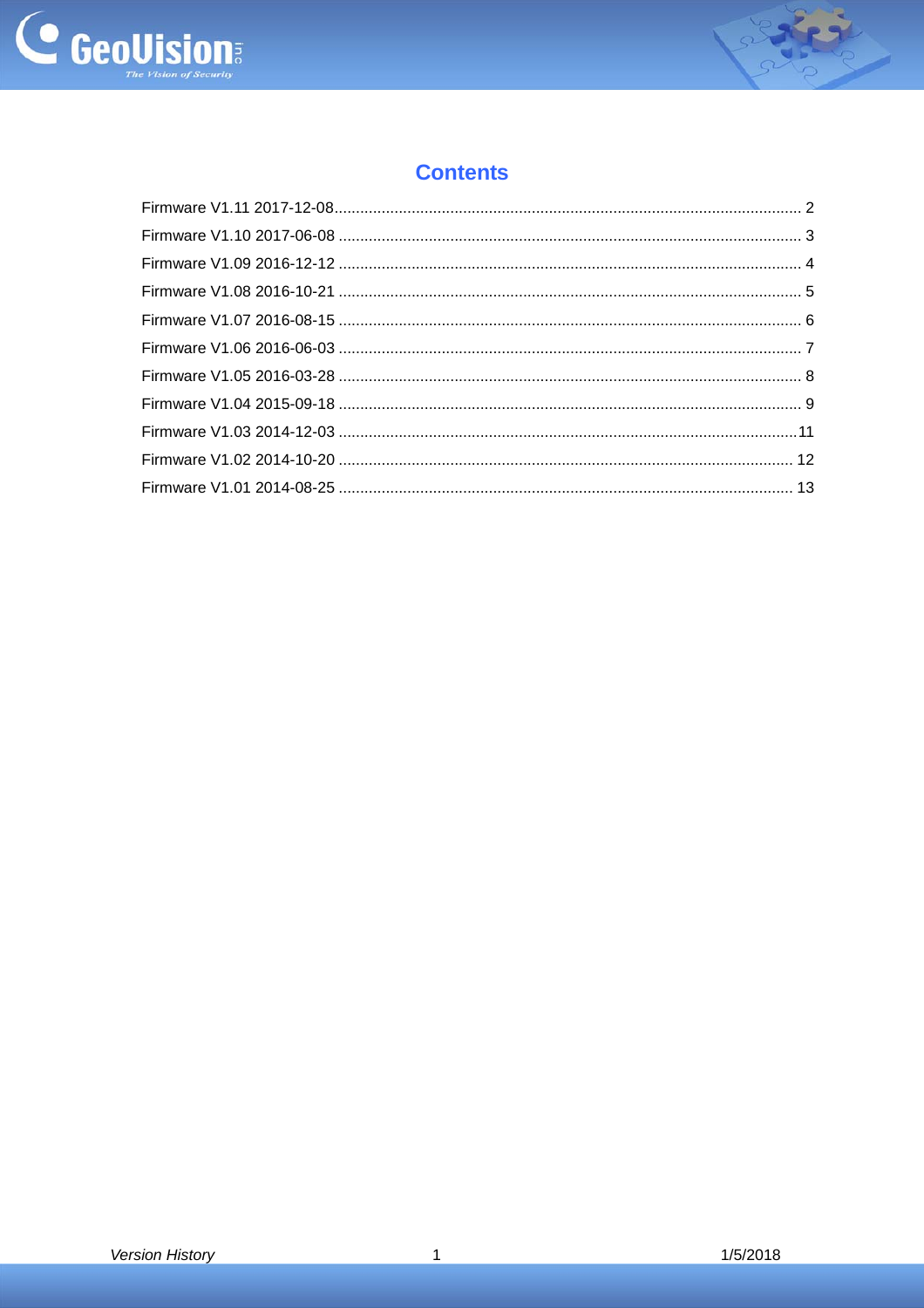



# **GV-Target IP Camera Version History**

# <span id="page-1-0"></span>**Firmware V1.11 2017-12-08**

## **Firmware V1.11 applies to the following GV-IP Camera models:**

- GV-EBL1100 Series / 2100 Series
- GV-EBX1100 Series / 2100 Series
- GV-EDR1100 Series / 2100 Series
- GV-EFD1100 Series / 2100 Series

#### **Fixed:**

- A garbled notification message shown when typing a duplicate IP or more than four IP addresses in IP Filter setting
- The frame rate wrongly set to 20 fps when the actual selection is 25 fps
- Certain network security vulnerabilities

### **Changed:**

• PSIA protocol no longer supported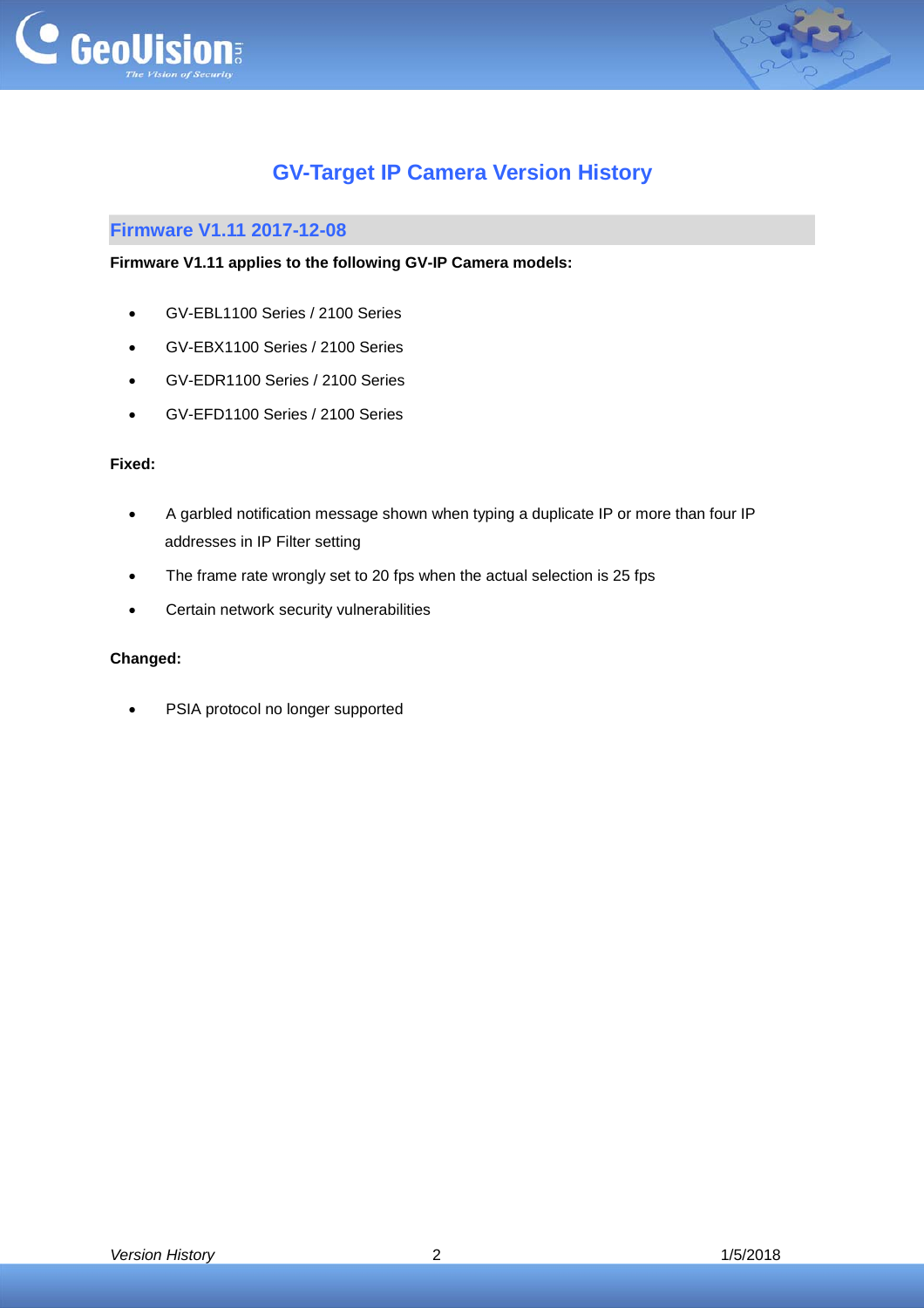



# <span id="page-2-0"></span>**Firmware V1.10 2017-06-08**

#### **Firmware V1.10 applies to the following GV-Target Camera models**

- GV-EBL1100 Series / 2100 Series
- GV-EBX1100 Series / 2100 Series
- GV-EDR1100 Series / 2100 Series
- GV-EFD1100 Series / 2100 Series

#### **New:**

- New access policies added to IP Filter settings to allow or disallow access to the camera
- New option added to System Settings to allow users to load factory default without changing the network settings of the camera

#### **Fixed:**

- The Flicker-less setting of GV-EBL2100 unable to be configured
- The Day/Night and Image Orientation settings of GV-EBL2100 unable to be configured through the CGI command
- Camera name unchangeable when connected to Avigilon or Genetec software though ONVIF protocol
- Failure to add GV-IP Cameras to AXIS VMS through ONVIF protocol
- Motion Detection failure when connected to Hikvision SNVR through ONVIF protocol

# **Modified:**

- Warning messages added to urge the users to change default and weak Administrator username and password
- Password strength shown when changing the password of Administrator or Guest User Account
- Username / password of Administrator / Guest User Account changeable now through ONVIF protocol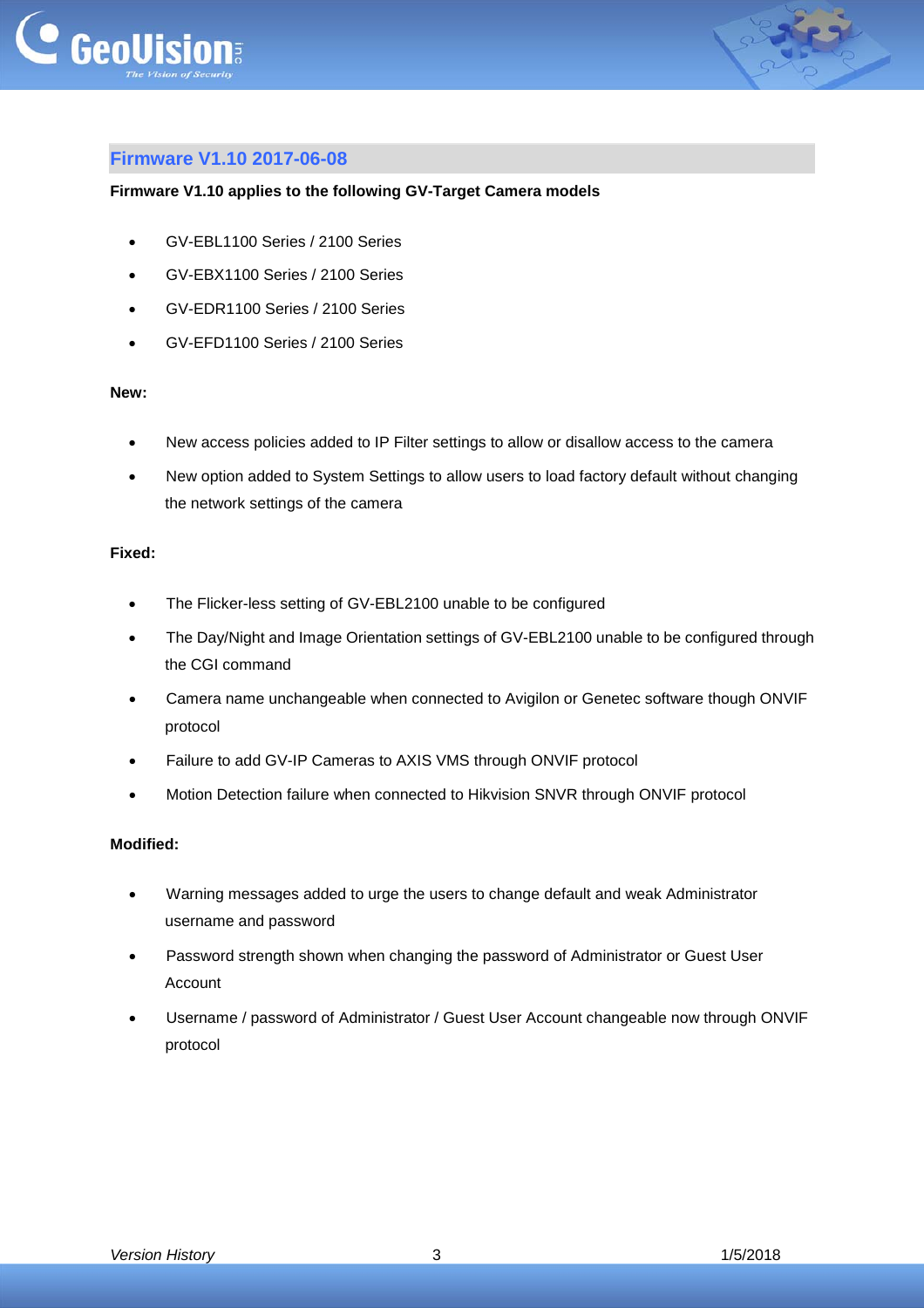



# <span id="page-3-0"></span>**Firmware V1.09 2016-12-12**

### **Firmware V1.09 applies to the following GV-Target Camera models**

- GV-EBL1100 Series / 2100 Series
- GV-EBX1100 Series / 2100 Series
- GV-EDR1100 Series / 2100 Series
- GV-EFD1100 Series / 2100 Series

#### **New:**

- Support for Multicast RTSP
- Blank field for users to type CBR bit rate value

#### **Improved:**

Camera's tolerance for UPnP multicast packets

#### **Fixed:**

 Overlaid text appeared in the middle of GV-EBL1100's / EBX1100's / EDR1100's / EFD1100's camera view if the resolution of Stream 2 is set to 448 x 252 (16:9)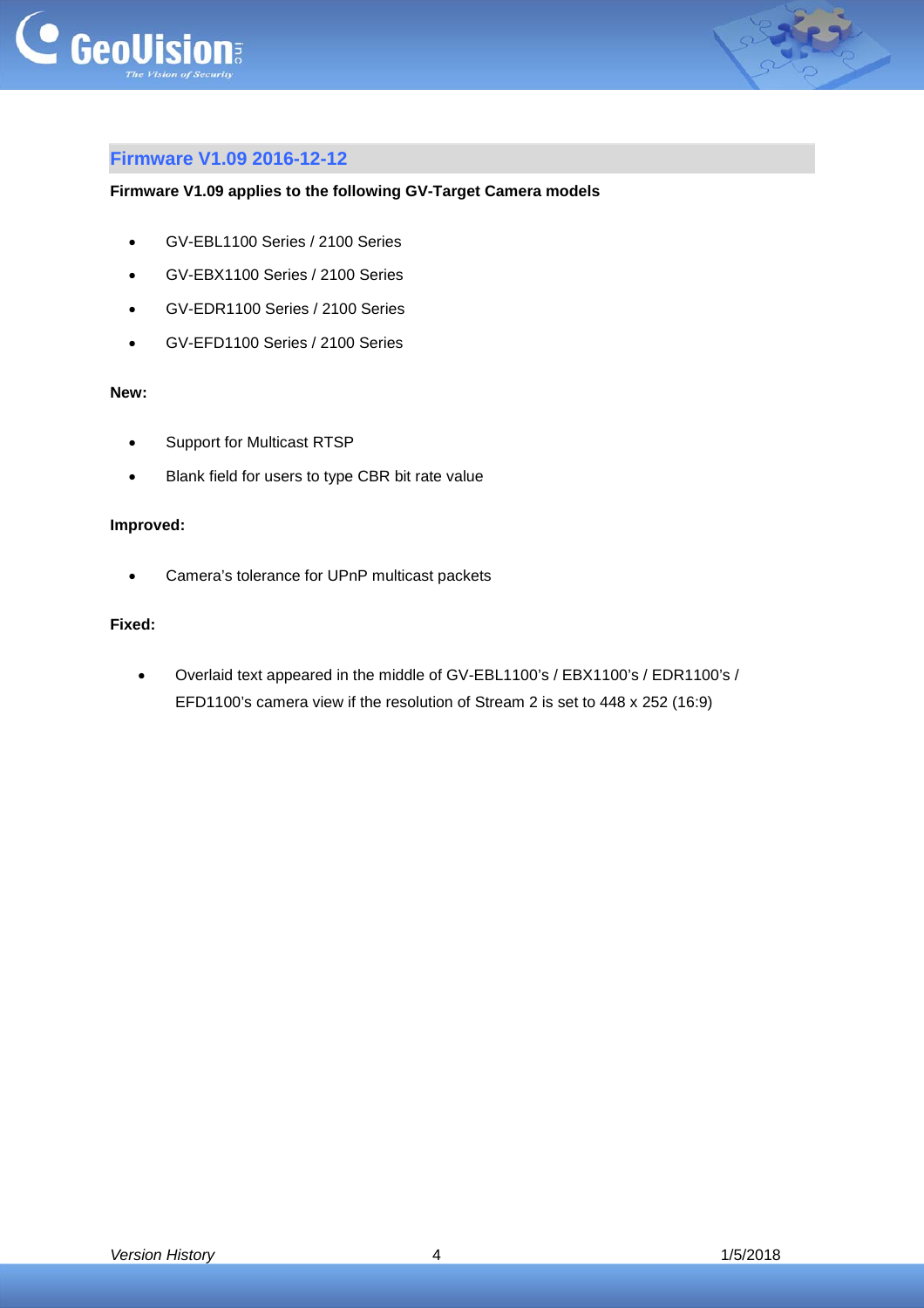



# <span id="page-4-0"></span>**Firmware V1.08 2016-10-21**

#### **Firmware V1.08 applies to the following GV-Target Camera models**

- GV-EBL1100 Series / 2100 Series
- GV-EBX1100 Series / 2100 Series
- GV-EDR1100 Series / 2100 Series
- GV-EFD1100 Series / 2100 Series

#### **Fixed:**

- The lack of synchronization between sound and image when Audio is enabled in high bitrate scenes
- The inability to access the camera when receiving excessive packet transmission
- The inability of accessing live view over the network when UPnP function is enabled on GV-IP cameras over a period of time
- The possibility where motion notifications cannot be sent by e-mail
- The possibility of a color cast (a yellow hue) affecting the white balance of GV-EBL1100 in certain WDR scenes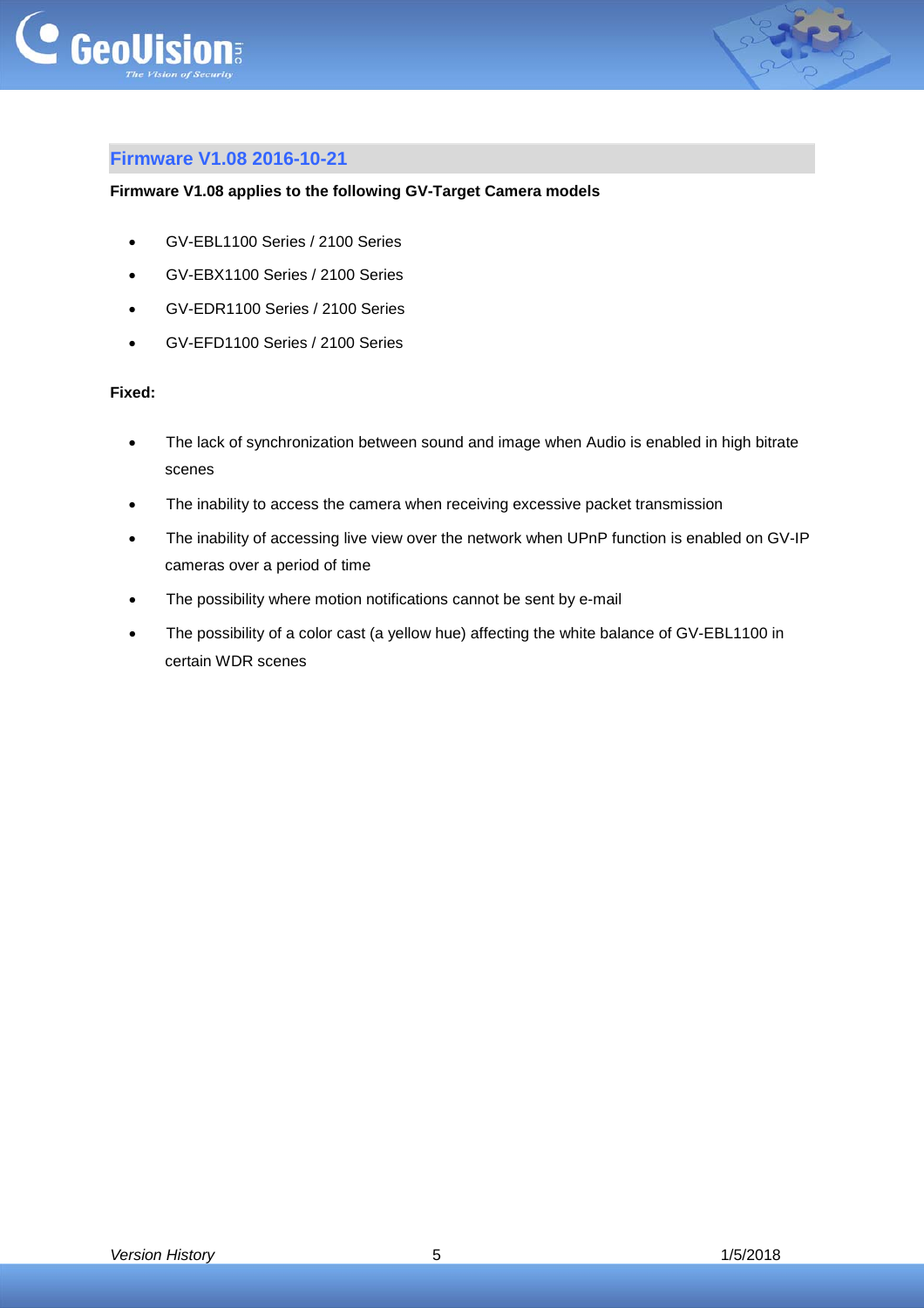



# <span id="page-5-0"></span>**Firmware V1.07 2016-08-15**

## **Firmware V1.07 applies to the following GV-Target Camera models**

- GV-EBL1100 Series / 2100 Series
- GV-EBX1100 Series / 2100 Series
- GV-EDR1100 Series / 2100 Series
- GV-EFD1100 Series / 2100 Series

#### **New:**

Support for network IPv6

### **Improved:**

Recovery mechanism added for problems related to insufficient memory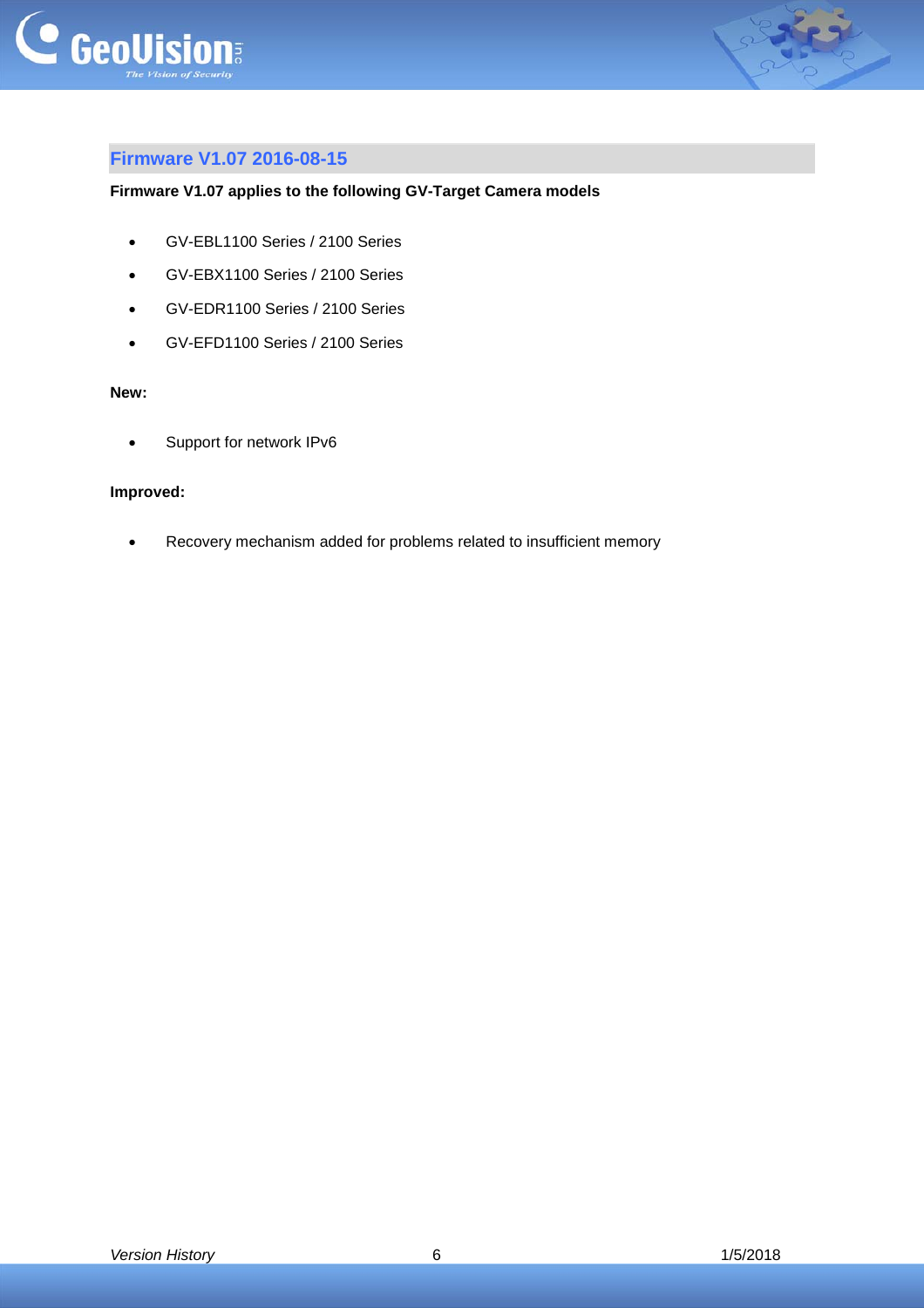



# <span id="page-6-0"></span>**Firmware V1.06 2016-06-03**

# **Firmware V1.06 applies to the following GV-Target Camera models**

- GV-EBL1100 Series / 2100 Series
- GV-EBX1100 Series / 2100 Series
- GV-EDR1100 Series / 2100 Series
- GV-EFD1100 Series / 2100 Series

## **Fixed:**

Recovery mechanism added for problems related to insufficient memory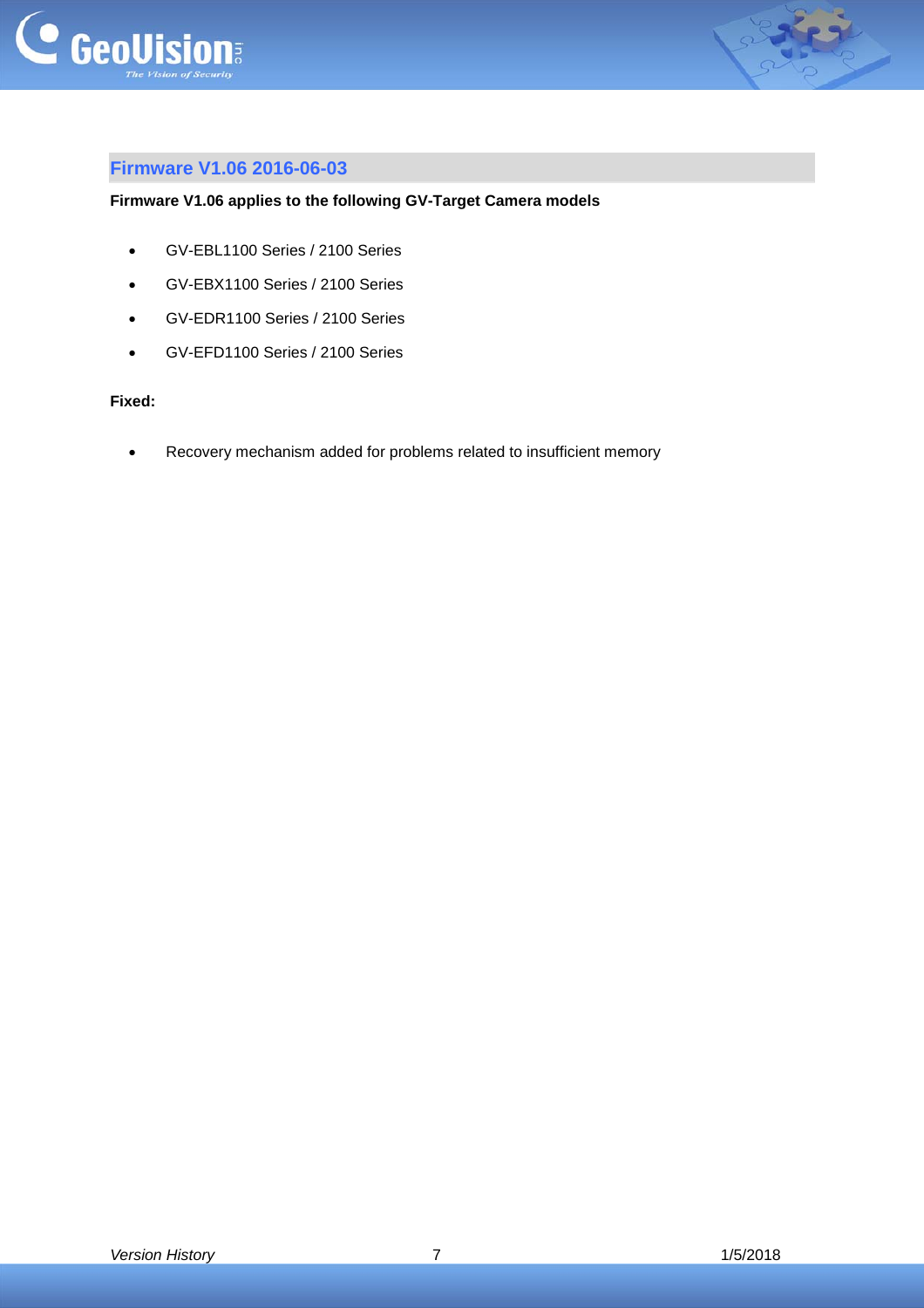



# <span id="page-7-0"></span>**Firmware V1.05 2016-03-28**

#### **Firmware V1.05 applies to the following GV-Target Camera models**

- GV-EBL1100 Series / 2100 Series
- GV-EDR1100 Series / 2100 Series
- GV-EFD1100 Series / 2100 Series

#### **New:**

- Support for continuously sending captured images to the FTP server
- Access to Avigilon's motion alarm via ONVIF

## **Fixed:**

- Inability to automatically renew IP address from the DHCP server
- Possibility of a color cast (a blue or green hue) affecting the white balance of EBL1100 / 2100 in certain WDR scenes

### **Modified:**

 Adjustment of image orientation of EDR1100 / 2100 and EFD1100 / 2100: from Rotate 180 to Normal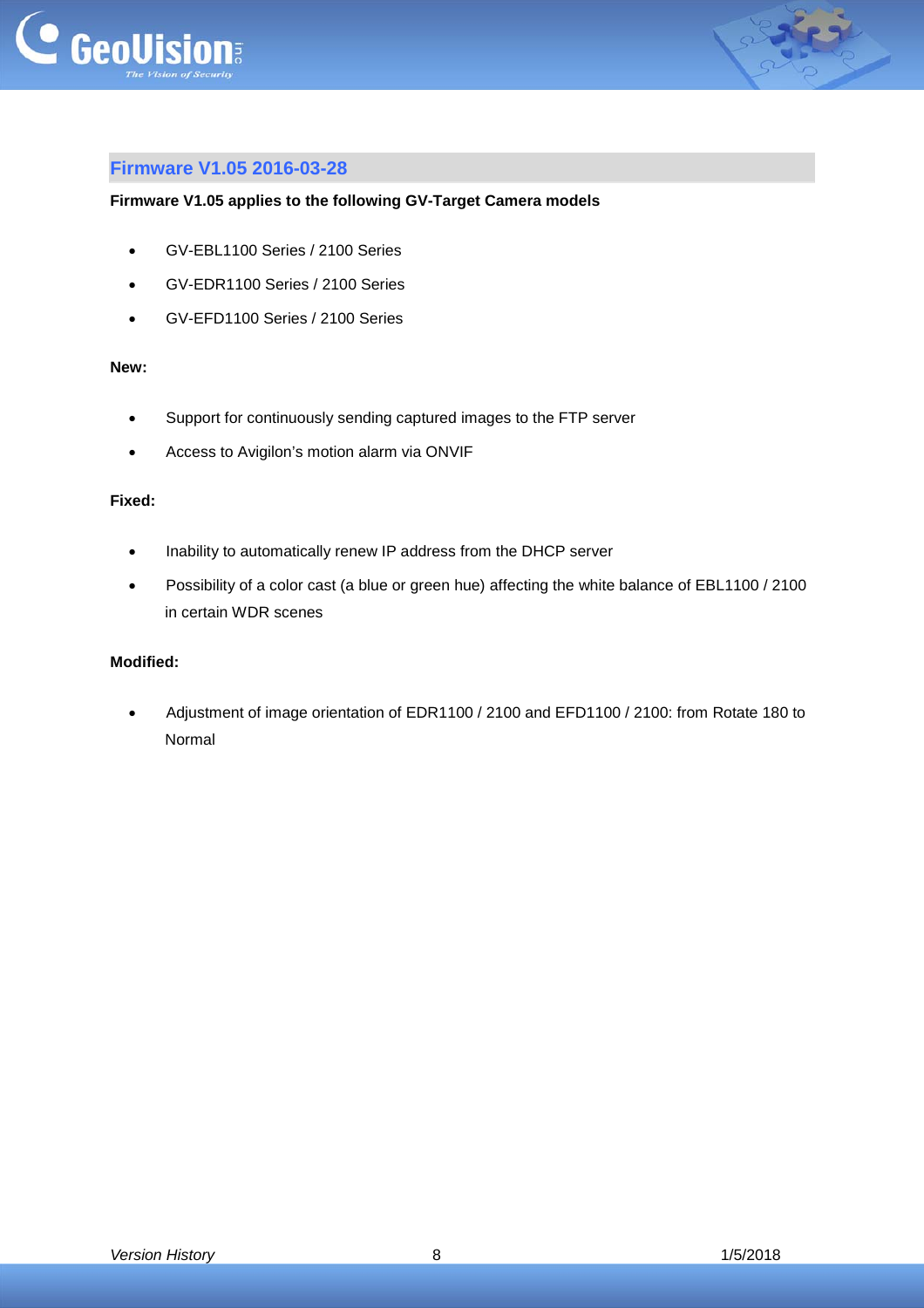



# <span id="page-8-0"></span>**Firmware V1.04 2015-09-18**

#### **Firmware V1.05 applies to the following GV-Target Camera models**

- GV-EBX1100 Series
- GV-EBL1100 Series / 2100 Series
- GV-EDR1100 Series / 2100 Series
- GV-EFD1100 Series / 2100 Series

#### **New:**

- Volume adjustment for the speaker and microphone functions on live view window of Web interface
- Support for setting the text overlay position for camera name, date and time
- Support for new image orientation options, "Rotate 90" and "Rotate 270"
- Support for privacy mask function in videos recorded to GV-NAS (Privacy mask must be reconfigured after firmware upgrade)

#### **Fixed:**

- Inability to change camera GOP from GV-VMS if the current value is 0.25
- Slow upload speed when uploading captured snapshots to FTP server on the Internet
- Recorded videos from the previous month incorrectly recycled in GV-NAS before storage keep days is passed
- Recorded videos in GV-NAS incorrectly recycled when recycling function is disables if storage space becomes full before storage keep days is passed
- Latest recording prematurely listed in event list of GV-Eye V2.1 before recording of that file is finished
- Problems with accessing recorded events dated before year 2000 through GV-Edge Recording Manager
- Live view display problem after enabling text overlay if the camera name includes blank space
- Inability to import device name using GV-IP Device Utility V8.6.2.0
- Incorrect display of device name after setting the device name to Japanese characters in GV-Device Utility V8.6.2.0 and searching for devices again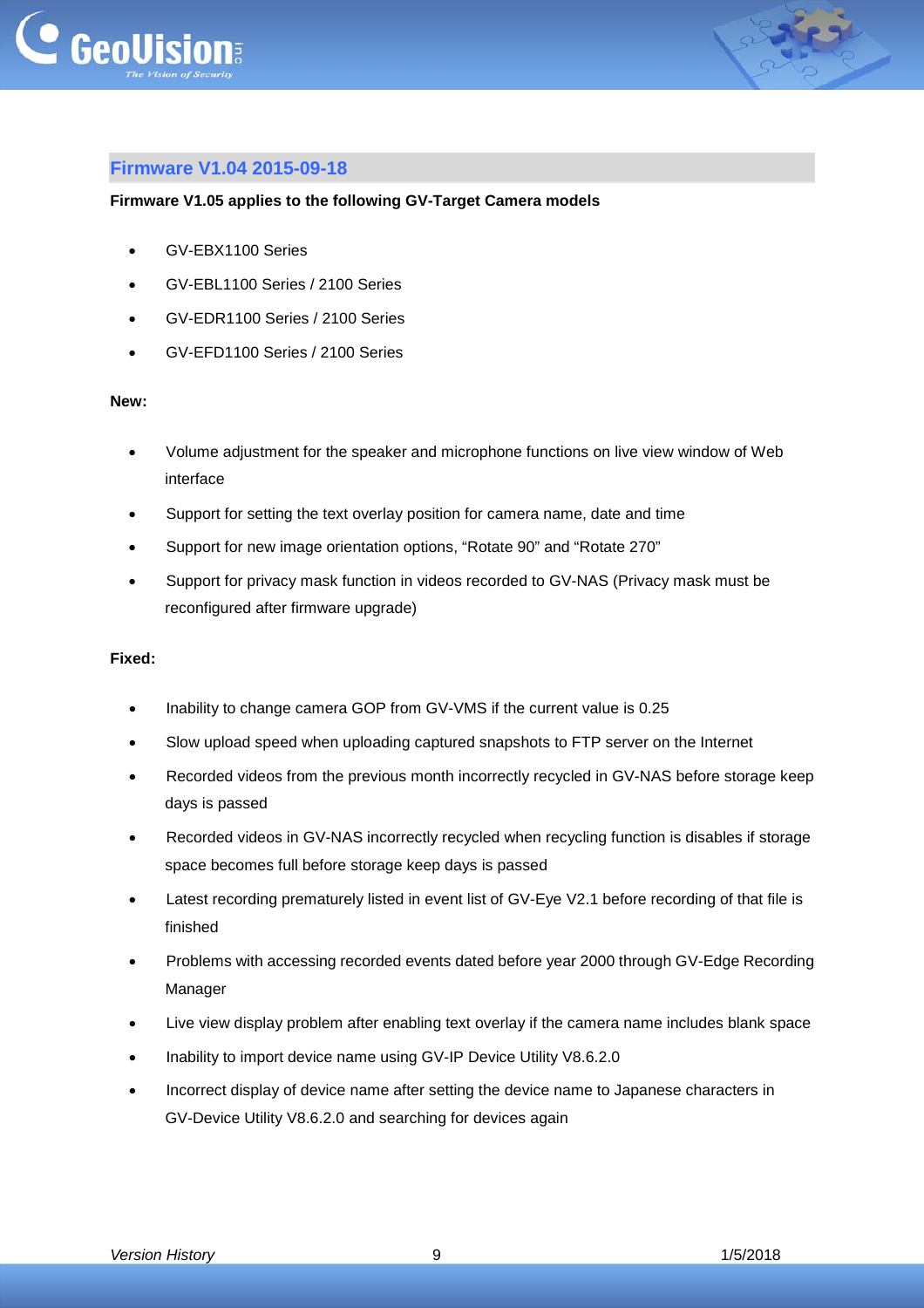



# **Modified:**

 Device name in Storage Settings page of camera Web interface changed to only allowing Latin characters, numbers, dash and forward slash ( a default storage folder will be created in NAS after upgrading to firmware V1.04 if the previous device name contains invalid characters)

## **Improved:**

- Improved detection speed of motion
- OpenSSL updated to prevent POODLE attack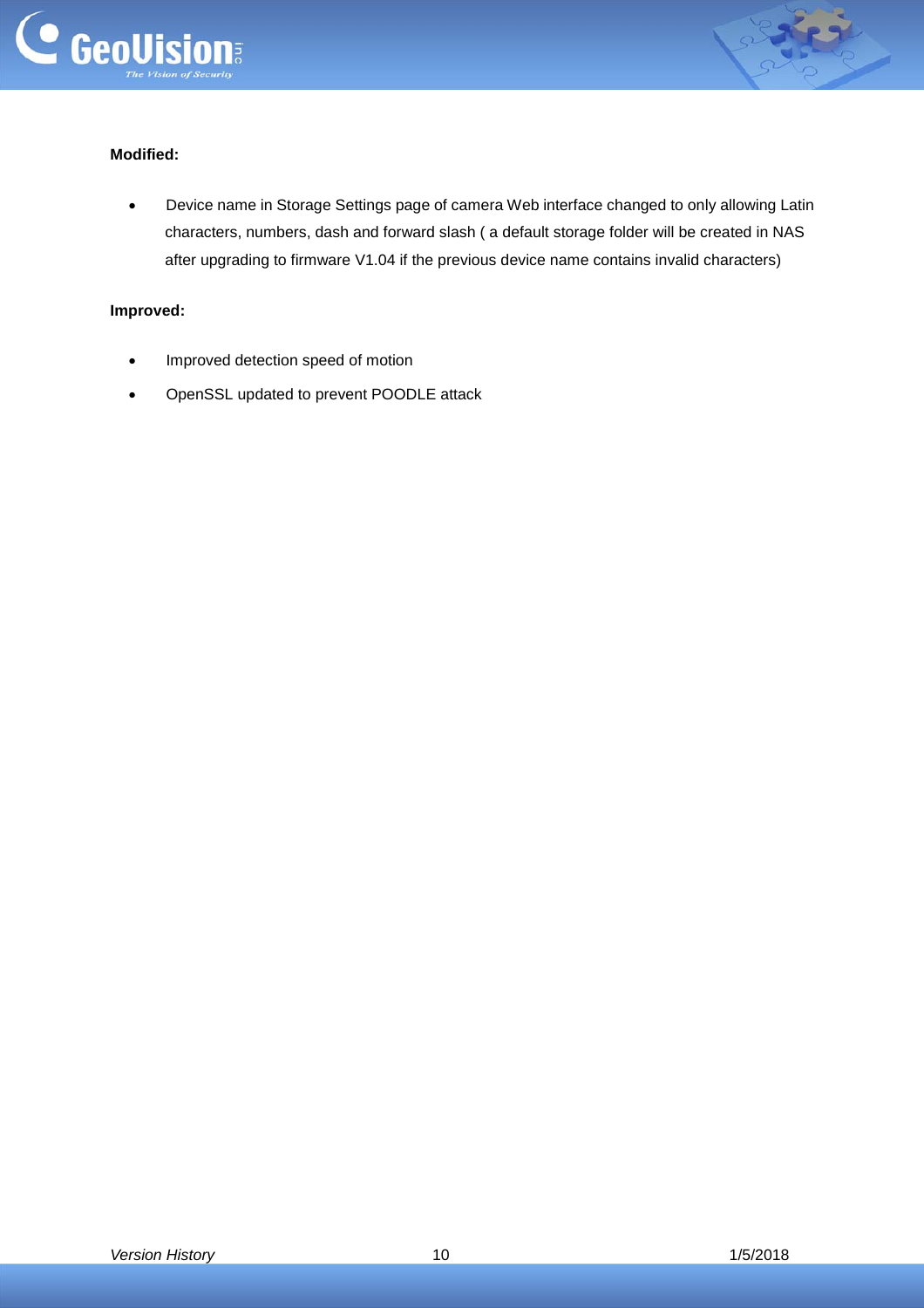



# <span id="page-10-0"></span>**Firmware V1.03 2014-12-03**

#### **Firmware V1.03 applies to the following GV-Target Camera models**

- GV-EBX1100 Series
- GV-EBL1100 Series / 2100 Series
- GV-EDR1100 Series / 2100 Series
- GV-EFD1100 Series / 2100 Series

#### **New:**

Support for new DDNS server "gvdip.com"

### **Fixed:**

- Random failure of the IR LED on GV-Target IP Cameras
- Failure to access the video files recorded on December which are saved in a NAS server and played back through GV-Edge Recording Manager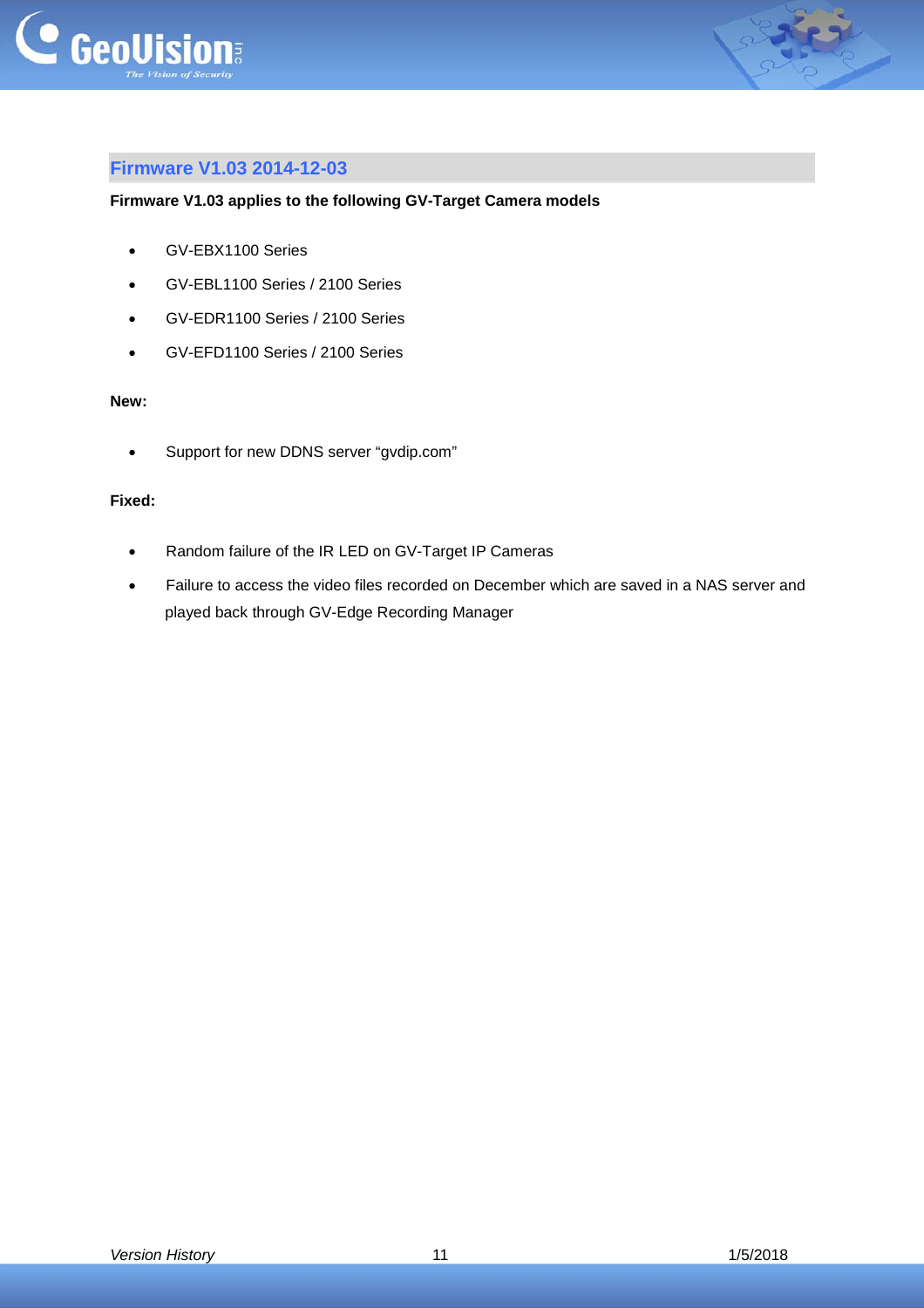



# <span id="page-11-0"></span>**Firmware V1.02 2014-10-20**

#### **Firmware V1.02 applies to the following GV-Target Camera models**

- GV-EBX1100 Series
- GV-EBL1100 Series / 2100 Series
- GV-EDR1100 Series / 2100 Series
- GV-EFD1100 Series / 2100 Series

#### **New:**

- Support for the following new models:
	- Target Mini Fixed Rugged Dome (GV-EDR1100 Series / 2100 Series)
- Support for recording videos to NAS servers

#### **Modified:**

 Alarm for Dark Images function is now automatically enabled when Tempering Alarm is enabled